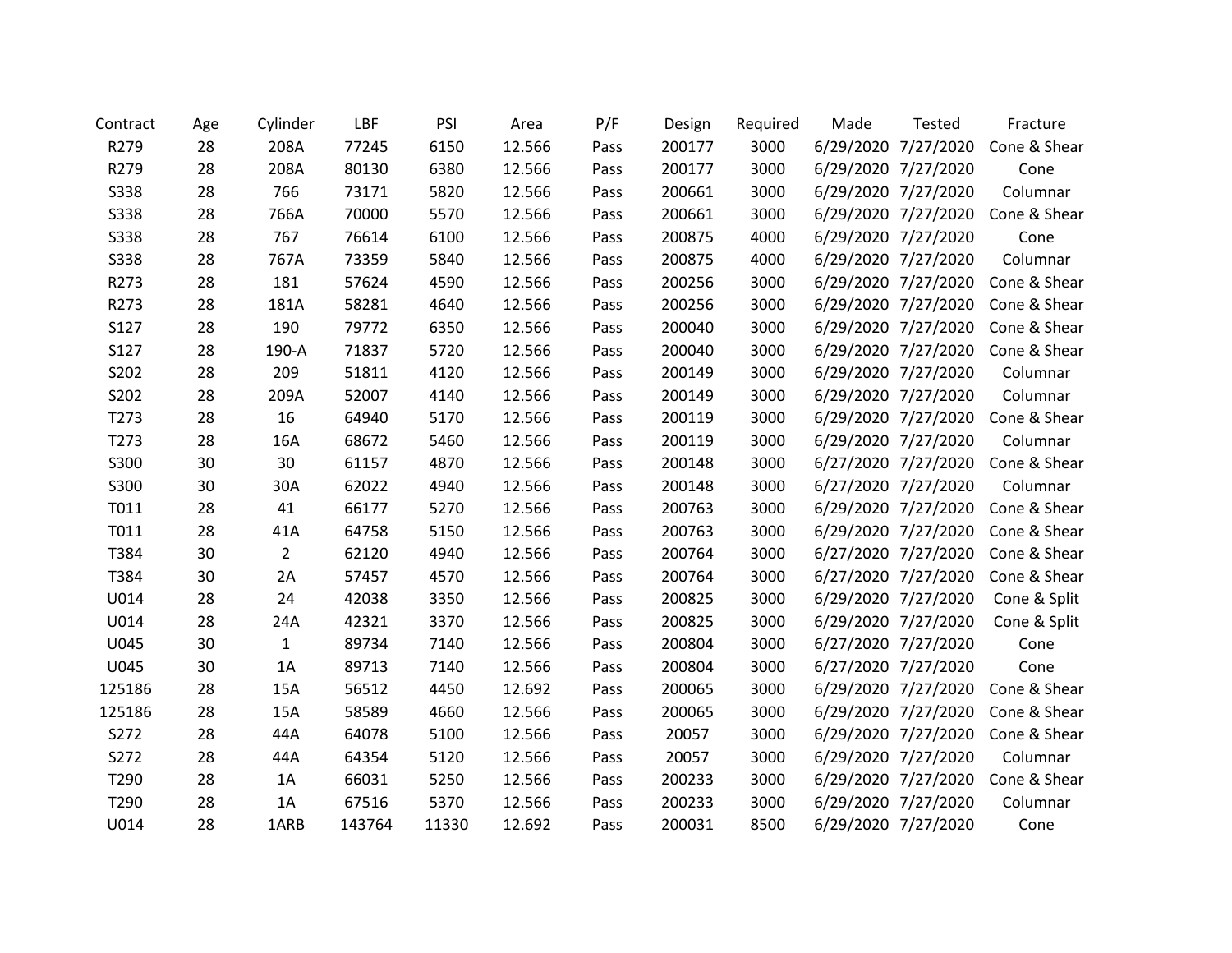| U014        | 28 | 1ARB        | 158796 | 12640 | 12.566 | Pass | 200031 | 8500  |                     | 6/29/2020 7/27/2020 Cone & Shear |
|-------------|----|-------------|--------|-------|--------|------|--------|-------|---------------------|----------------------------------|
| P230        | 28 | 1830        | 103477 | 3660  | 28.274 | Pass | 200160 | 3000  |                     | 6/29/2020 7/27/2020 Cone & Shear |
| P230        | 28 | 1830A       | 103950 | 3680  | 28.274 | Pass | 200160 | 3000  | 6/29/2020 7/27/2020 | Cone & Shear                     |
| S182        | 28 | 31          | 79355  | 6310  | 12.566 | Pass | 200527 | 3000  | 6/29/2020 7/27/2020 | Cone & Shear                     |
| S182        | 28 | 31A         | 80385  | 6400  | 12.566 | Pass | 200527 | 3000  | 6/29/2020 7/27/2020 | Columnar                         |
| DB1801      | 28 | 206         | 63881  | 5080  | 12.566 | Pass | 200821 | 3000  | 6/29/2020 7/27/2020 | Cone                             |
| DB1801      | 28 | 206A        | 64609  | 5140  | 12.566 | Pass | 200821 | 3000  | 6/29/2020 7/27/2020 | Columnar                         |
| DB1801      | 28 | 207         | 131935 | 4710  | 27.995 | Pass | 200613 | 3000  | 6/29/2020 7/27/2020 | Cone & Shear                     |
| DB1801      | 28 | 207A        | 129267 | 4670  | 28.274 | Pass | 200613 | 3000  | 6/29/2020 7/27/2020 | Columnar                         |
| T271        | 9  | 8C          | 50055  | 3980  | 12.566 | Pass | 200040 | 3000  | 7/18/2020 7/27/2020 | Cone & Shear                     |
| 121534      | 28 | $\mathbf 1$ | 44016  | 3500  | 12.566 | Pass | 200207 | 3000  | 6/29/2020 7/27/2020 | Columnar                         |
| 121534      | 28 | 1A          | 43103  | 3430  | 12.566 | Pass | 200207 | 3000  | 6/29/2020 7/27/2020 | Cone & Shear                     |
| <b>S338</b> | 28 | 768         | 88224  | 7040  | 12.535 | Pass | 200875 | 4000  | 6/30/2020 7/28/2020 | Cone & Shear                     |
| <b>S338</b> | 28 | 768A        | 86853  | 6910  | 12.566 | Pass | 200875 | 4000  | 6/30/2020 7/28/2020 | Cone                             |
| S127        | 28 | 191         | 81977  | 6560  | 12.504 | Pass | 200327 | 3000  | 6/30/2020 7/28/2020 | Columnar                         |
| S127        | 28 | 191A        | 81500  | 6520  | 12.504 | Pass | 200327 | 3000  | 6/30/2020 7/28/2020 | Cone & Shear                     |
| S202        | 28 | 210         | 177812 | 6300  | 28.227 | Pass | 200135 | 3000  | 6/30/2020 7/28/2020 | Cone                             |
| S202        | 28 | 210A        | 173383 | 6130  | 28.274 | Pass | 200135 | 3000  | 6/30/2020 7/28/2020 | Cone & Shear                     |
| Q921        | 28 | 643         | 54819  | 4360  | 12.566 | Pass | 200186 | 3000  | 6/30/2020 7/28/2020 | Cone & Shear                     |
| Q921        | 28 | 643A        | 57218  | 4550  | 12.566 | Pass | 200186 | 3000  | 6/30/2020 7/28/2020 | Cone & Split                     |
| 106077      | 28 | 54A         | 88666  | 7060  | 12.566 | Pass | 200086 | 3000  | 6/30/2020 7/28/2020 | Cone                             |
| 106077      | 28 | 54A         | 81130  | 6460  | 12.566 | Pass | 200086 | 3000  | 6/30/2020 7/28/2020 | Cone                             |
| CMGC03      | 28 | 2ARB        | 138482 | 11020 | 12.566 | Pass | 200031 | 8000  | 6/30/2020 7/28/2020 | Cone                             |
| CMGC03      | 28 | 2ARB        | 142988 | 11380 | 12.566 | Pass | 200031 | 8000  | 6/30/2020 7/28/2020 | Cone                             |
| S272        | 28 | 45A         | 66352  | 5280  | 12.566 | Pass | 200011 | 3000  | 6/30/2020 7/28/2020 | Cone                             |
| S272        | 28 | 45A         | 68165  | 5420  | 12.566 | Pass | 200011 | 3000  | 6/30/2020 7/28/2020 | Cone                             |
| T013        | 28 | 22A         | 66709  | 5310  | 12.566 | Pass | 200206 | 3000  | 6/30/2020 7/28/2020 | Cone & Shear                     |
| T013        | 28 | 22A         | 66839  | 5320  | 12.566 | Pass | 200206 | 3000  | 6/30/2020 7/28/2020 | Columnar                         |
| T023        | 28 | 3ARK        | 157113 | 12500 | 12.566 | Pass | 200046 | 10000 | 6/30/2020 7/28/2020 | Cone                             |
| T023        | 28 | 3ARK        | 150672 | 11990 | 12.566 | Pass | 200046 | 10000 | 6/30/2020 7/28/2020 | Cone                             |
| T079        | 28 | 141A        | 69130  | 5500  | 12.566 | Pass | 200065 | 3000  | 6/30/2020 7/28/2020 | Cone & Shear                     |
| T079        | 28 | 141A        | 67913  | 5400  | 12.566 | Pass | 200065 | 3000  |                     | 6/30/2020 7/28/2020 Cone & Shear |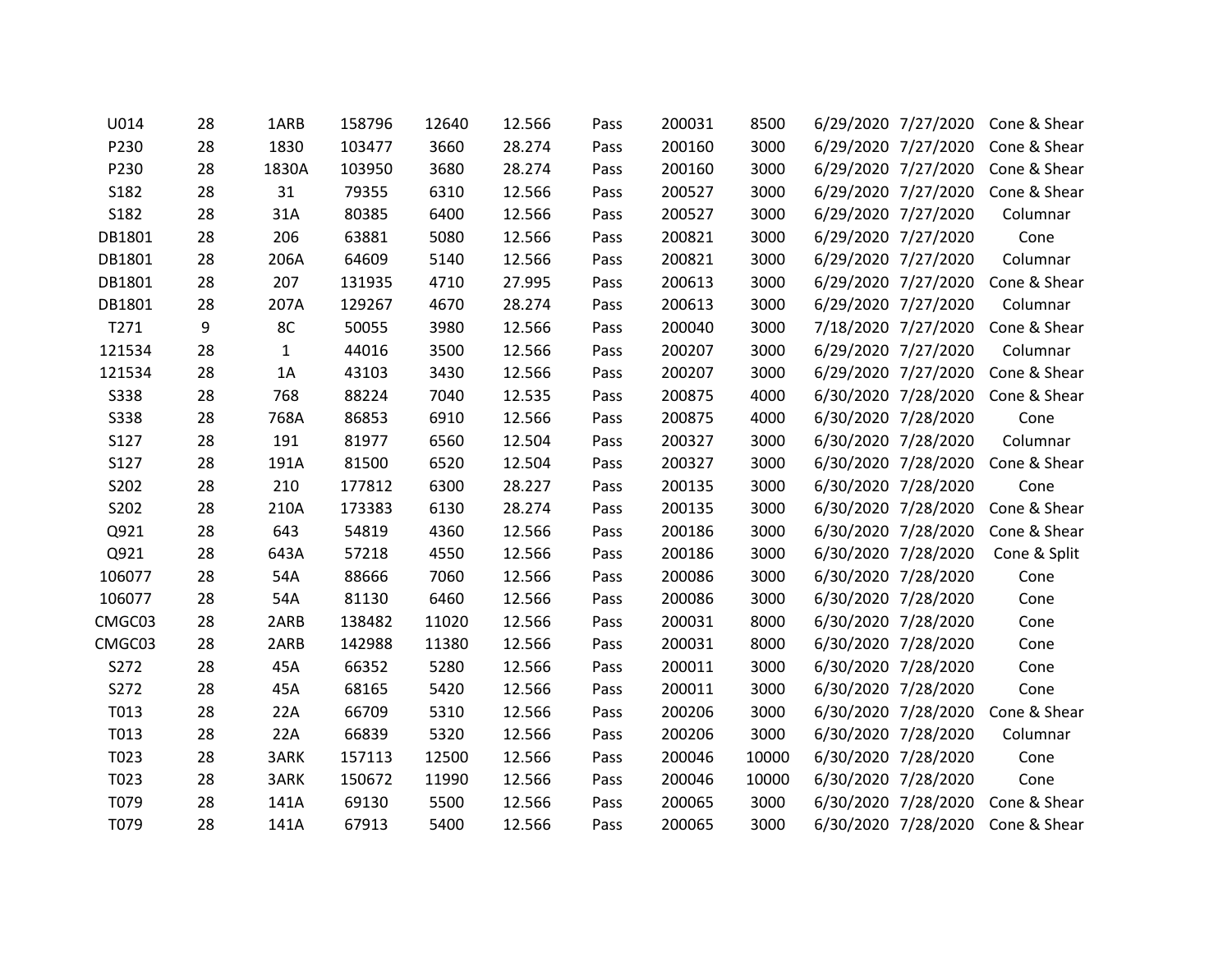| P079   | 28             | 477   | 57599  | 4580   | 12.566 | Pass | 200260 | 3000 |          | 6/30/2020 7/28/2020 | Cone         |
|--------|----------------|-------|--------|--------|--------|------|--------|------|----------|---------------------|--------------|
| P079   | 28             | 477A  | 56824  | 4520   | 12.566 | Pass | 200260 | 3000 |          | 6/30/2020 7/28/2020 | Cone & Shear |
| P230   | 28             | 1831  | 60318  | 4800   | 12.566 | Pass | 200154 | 3000 |          | 6/30/2028 7/28/2020 | Cone & Split |
| P230   | 28             | 1831A | 63787  | 5080   | 12.566 | Pass | 200154 | 3000 |          | 6/30/2028 7/28/2020 | Cone & Shear |
| DB1801 | 28             | 208   | 65568  | 5220   | 12.566 | Pass | 200392 | 3000 |          | 6/30/2020 7/28/2020 | Cone & Split |
| DB1801 | 28             | 208A  | 69267  | 5510   | 12.566 | Pass | 200392 | 3000 |          | 6/30/2020 7/28/2020 | Cone & Shear |
| DB1801 | 28             | 209   | 120247 | 4250   | 28.274 | Pass | 200613 | 3000 |          | 6/30/2020 7/28/2020 | Columnar     |
| DB1801 | 28             | 209A  | 130772 | 4630   | 28.274 | Pass | 200613 | 3000 |          | 6/30/2020 7/28/2020 | Cone & Shear |
| DB1801 | 28             | 210   | 71957  | 5730   | 12.566 | Pass | 200648 | 4000 |          | 6/30/2020 7/28/2020 | Cone & Shear |
| DB1801 | 28             | 210A  | 70543  | 5610   | 12.566 | Pass | 200648 | 4000 |          | 6/30/2020 7/28/2020 | Cone & Shear |
| S202   | $\overline{7}$ | 218B  | 108592 | 3840   | 28.274 | Pass | 200144 | 3000 |          | 7/21/2020 7/28/2020 | Shear        |
| S202   | $\overline{7}$ | 218B  | 111496 | 3940   | 28.274 | Pass | 200144 | 3000 |          | 7/21/2020 7/28/2020 | Cone & Shear |
| DB1601 | 28             | 169   | 88235  | 7020   | 12.566 | Pass | 200111 | 3000 |          | 6/30/2020 7/28/2020 | Cone         |
| DB1601 | 28             | 169A  | 93231  | 7420   | 12.566 | Pass | 200111 | 3000 |          | 6/30/2020 7/28/2020 | Cone & Shear |
| U199   | 24HR           | 1011D | 58431  | 4650   | 12.566 | Pass | 200947 | 3000 |          | 7/27/2020 7/28/2020 | Cone & Shear |
| U199   | 24HR           | 1011E | 62532  | 4980   | 12.566 | Pass | 200947 | 3000 |          | 7/27/2020 7/28/2020 | Columnar     |
| U199   | 24HR           | 1021D | 35850  | < 2850 | 12.566 | Fail | 200948 | 3000 |          | 7/27/2020 7/28/2020 | Columnar     |
| U199   | 24HR           | 1021E | 36413  | < 2900 | 12.566 | Fail | 200948 | 3000 |          | 7/27/2020 7/28/2020 | Cone & Split |
| T273   | 28             | 17    | 73243  | 5830   | 12.566 | Pass | 200119 | 3000 | 7/1/2020 | 7/29/2020           | Columnar     |
| T273   | 28             | 17A   | 71748  | 5710   | 12.566 | Pass | 200119 | 3000 | 7/1/2020 | 7/29/2020           | Cone & Shear |
| 140134 | 28             | 14A   | 70525  | 5610   | 12.566 | Pass | 19699  | 4000 | 7/1/2020 | 7/29/2020           | Cone         |
| 140134 | 28             | 14B   | 70193  | 5590   | 12.566 | Pass | 19699  | 4000 | 7/1/2020 | 7/29/2020           | Cone         |
| T011   | 28             | 42    | 62517  | 4970   | 12.566 | Pass | 200763 | 3000 | 7/1/2020 | 7/29/2020           | Cone         |
| T011   | 28             | 42A   | 56762  | 4520   | 12.566 | Pass | 200763 | 3000 | 7/1/2020 | 7/29/2020           | Cone & Shear |
| 106077 | 28             | 55A   | 78923  | 6280   | 12.566 | Pass | 200286 | 3000 | 7/1/2020 | 7/29/2020           | Cone & Shear |
| 106077 | 28             | 55A   | 80913  | 6440   | 12.566 | Pass | 200286 | 3000 | 7/1/2020 | 7/29/2020           | Cone & Shear |
| 125186 | 28             | 16A   | 57776  | 4600   | 12.566 | Pass | 200065 | 3000 | 7/1/2020 | 7/29/2020           | Cone & Shear |
| 125186 | 28             | 16A   | 58519  | 4660   | 12.566 | Pass | 200065 | 3000 | 7/1/2020 | 7/29/2020           | Cone & Shear |
| S272   | 28             | 46A   | 66667  | 5310   | 12.566 | Pass | 200211 | 3000 | 7/1/2020 | 7/29/2020           | Cone & Shear |
| S272   | 28             | 46A   | 66108  | 5260   | 12.566 | Pass | 200211 | 3000 | 7/1/2020 | 7/29/2020           | Cone & Shear |
| S272   | 28             | 47A   | 59954  | 4770   | 12.566 | Pass | 200057 | 3000 | 7/1/2020 | 7/29/2020           | Cone & Shear |
| S272   | 28             | 47A   | 60129  | 4780   | 12.566 | Pass | 200057 | 3000 | 7/1/2020 | 7/29/2020           | Cone         |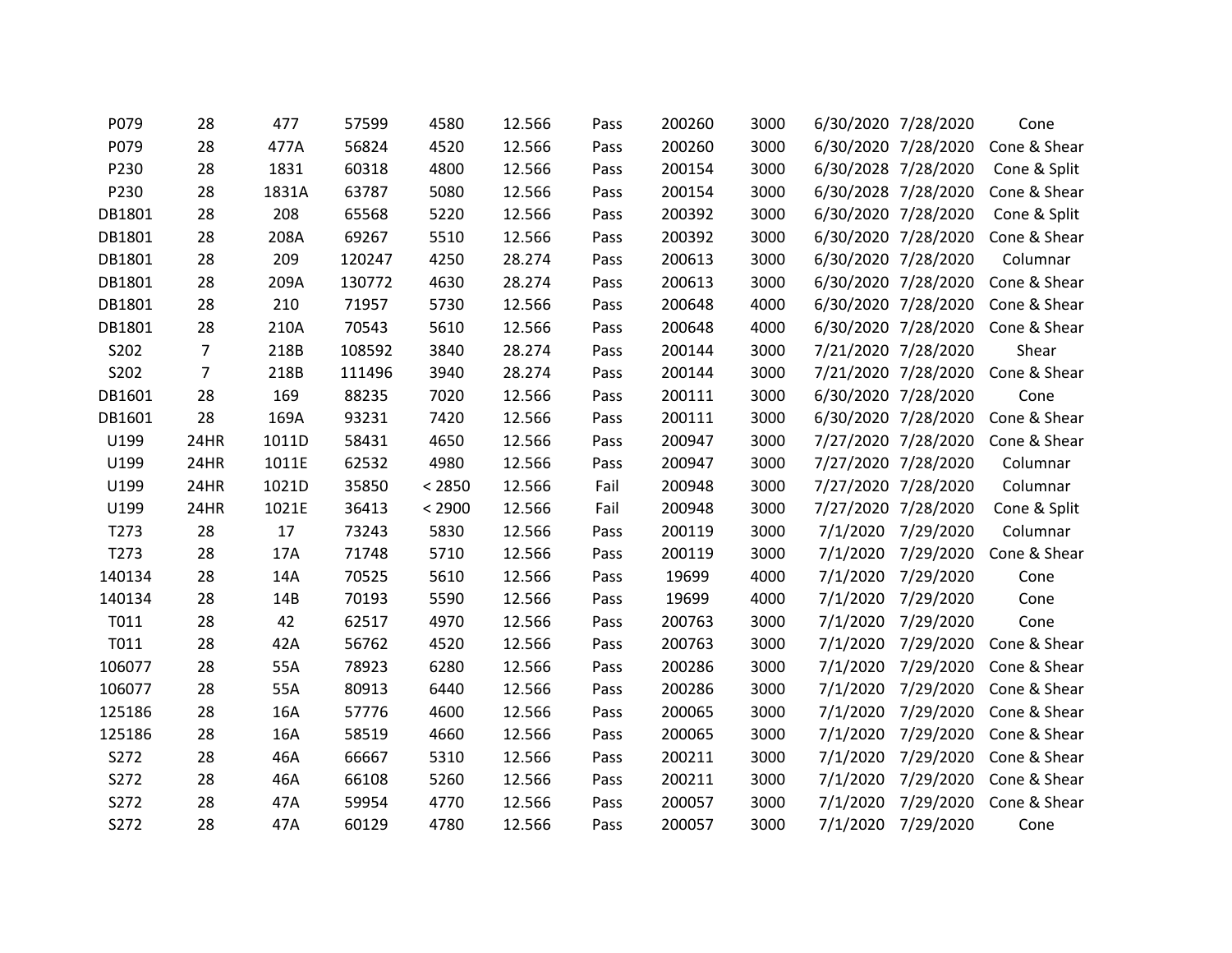| T023        | 28 | 15A       | 68735  | 5470 | 12.566 | Pass | 200210 | 3000 | 7/1/2020 | 7/29/2020           | Cone & Shear |
|-------------|----|-----------|--------|------|--------|------|--------|------|----------|---------------------|--------------|
| T023        | 28 | 15A       | 66466  | 5290 | 12.566 | Pass | 200210 | 3000 | 7/1/2020 | 7/29/2020           | Columnar     |
| U086        | 28 | 8A        | 82299  | 6550 | 12.566 | Pass | 200820 | 3000 |          | 7/1/2020 7/29/2020  | Columnar     |
| U086        | 28 | 8A        | 77349  | 6160 | 12.566 | Pass | 200820 | 3000 | 7/1/2020 | 7/29/2020           | Cone & Shear |
| T023        | 28 | 16A       | 66908  | 5320 | 12.566 | Pass | 200058 | 3000 | 7/1/2020 | 7/29/2020           | Cone & Shear |
| T023        | 28 | 16A       | 68469  | 5450 | 12.566 | Pass | 200058 | 3000 | 7/1/2020 | 7/29/2020           | Cone         |
| T079        | 28 | 142A      | 104485 | 3690 | 28.293 | Pass | 200617 | 3000 | 7/1/2020 | 7/29/2020           | Columnar     |
| T079        | 28 | 142A      | 109237 | 3860 | 28.274 | Pass | 200617 | 3000 | 7/1/2020 | 7/29/2020           | Cone         |
| T079        | 28 | 143A      | 72725  | 5790 | 12.566 | Pass | 200065 | 3000 |          | 7/1/2020 7/29/2020  | Columnar     |
| T079        | 28 | 143A      | 66173  | 5270 | 12.566 | Pass | 200065 | 3000 | 7/1/2020 | 7/29/2020           | Cone         |
| DB1701      | 28 | 2404A     | 70079  | 5540 | 12.648 | Pass | 200870 | 3000 | 7/1/2020 | 7/29/2020           | Cone & Shear |
| DB1701      | 28 | 2404B     | 60349  | 4770 | 12.648 | Pass | 200870 | 3000 | 7/1/2020 | 7/29/2020           | Cone & Shear |
| R273        | 28 | 182       | 60018  | 4780 | 12.566 | Pass | 200256 | 3000 | 7/1/2020 | 7/29/2020           | Columnar     |
| R273        | 28 | 182A      | 60674  | 4830 | 12.566 | Pass | 200256 | 3000 | 7/1/2020 | 7/29/2020           | Cone         |
| <b>S338</b> | 28 | 769       | 80474  | 6390 | 12.592 | Pass | 200875 | 4000 | 7/1/2020 | 7/29/2020           | Cone & Shear |
| <b>S338</b> | 28 | 769A      | 82616  | 6570 | 12.566 | Pass | 200875 | 4000 | 7/1/2020 | 7/29/2020           | Cone & Shear |
| P230        | 28 | 1832      | 104414 | 3690 | 28.274 | Pass | 200160 | 3000 | 7/1/2020 | 7/29/2020           | Cone & Shear |
| P230        | 28 | 1832A     | 109413 | 3870 | 28.274 | Pass | 200160 | 3000 | 7/1/2020 | 7/29/2020           | Cone         |
| DB1801      | 28 | 211       | 70738  | 5630 | 12.566 | Pass | 200648 | 4000 | 7/1/2020 | 7/29/2020           | Cone         |
| DB1801      | 28 | 211A      | 66941  | 5330 | 12.566 | Pass | 200648 | 4000 |          | 7/1/2020 7/29/2020  | Columnar     |
| Q029        | 28 | 526A      | 53624  | 4270 | 12.566 | Pass | 200057 | 3000 | 7/1/2020 | 7/29/2020           | Columnar     |
| Q029        | 28 | 526A      | 57617  | 4590 | 12.566 | Pass | 200057 | 3000 | 7/1/2020 | 7/29/2020           | Cone & Shear |
| T271        | 14 | 6B        | 38819  | 3090 | 12.566 | Pass | 200182 | 3000 |          | 7/15/2020 7/29/2020 | Cone & Shear |
| S271        | 14 | <b>7B</b> | 65010  | 5170 | 12.566 | Pass | 200196 | 3000 |          | 7/15/2020 7/29/2020 | Cone & Shear |
| T271        | 7  | 9C        | 43898  | 3490 | 12.566 | Pass | 200040 | 3000 |          | 7/22/2020 7/29/2020 | Cone & Shear |
| R260        | 28 | EE411A    | 51191  | 4070 | 12.566 | Pass | 200339 | 3000 |          | 7/2/2020 7/30/2020  | Cone & Shear |
| R260        | 28 | EE411B    | 51605  | 4110 | 12.566 | Pass | 200339 | 3000 | 7/2/2020 | 7/30/2020           | Cone         |
| 111041      | 28 | $D2-11$   | 81100  | 6450 | 12.566 | Pass | 200258 | 4000 | 7/2/2020 | 7/30/2020           | Cone & Shear |
| 111041      | 28 | D2-11A    | 82147  | 6540 | 12.566 | Pass | 200258 | 4000 | 7/2/2020 | 7/30/2020           | Cone & Shear |
| 111041      | 28 | $D2-12$   | 64840  | 5160 | 12.566 | Pass | 200258 | 4000 | 7/2/2020 | 7/30/2020           | Cone & Shear |
| 111041      | 28 | D2-12A    | 65468  | 5210 | 12.566 | Pass | 200258 | 4000 | 7/2/2020 | 7/30/2020           | Cone & Shear |
| 111041      | 28 | $D2-13$   | 89051  | 7090 | 12.566 | Pass | 200258 | 4000 | 7/2/2020 | 7/30/2020           | Cone         |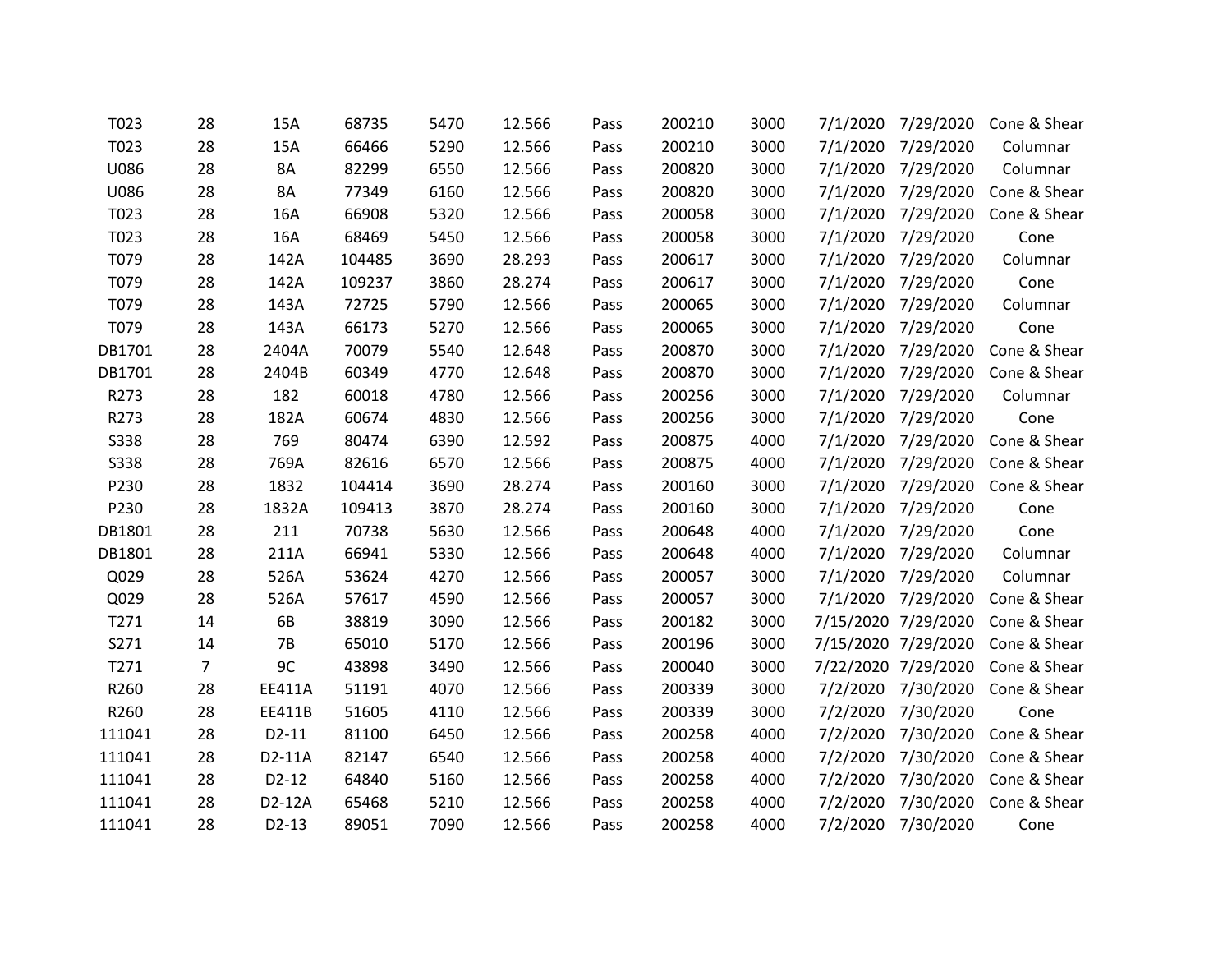| 111041 | 28 | D2-13A         | 84031 | 6690 | 12.566 | Pass | 200258 | 4000 | 7/2/2020 | 7/30/2020 | Cone & Shear |
|--------|----|----------------|-------|------|--------|------|--------|------|----------|-----------|--------------|
| 111041 | 28 | $D2-14$        | 68031 | 5410 | 12.566 | Pass | 200258 | 4000 | 7/2/2020 | 7/30/2020 | Columnar     |
| 111041 | 28 | D2-14A         | 71109 | 5660 | 12.566 | Pass | 200258 | 4000 | 7/2/2020 | 7/30/2020 | Cone & Shear |
| 111041 | 28 | $D2-15$        | 63068 | 5020 | 12.566 | Pass | 200258 | 4000 | 7/2/2020 | 7/30/2020 | Cone         |
| 111041 | 28 | D2-15A         | 59301 | 4720 | 12.566 | Pass | 200258 | 4000 | 7/2/2020 | 7/30/2020 | Cone & Split |
| 111041 | 28 | $D2-16$        | 65780 | 5230 | 12.566 | Pass | 200258 | 4000 | 7/2/2020 | 7/30/2020 | Cone & Shear |
| 111041 | 28 | D2-16A         | 63715 | 5070 | 12.566 | Pass | 200258 | 4000 | 7/2/2020 | 7/30/2020 | Columnar     |
| 111041 | 28 | $D2-17$        | 71175 | 5660 | 12.566 | Pass | 200258 | 4000 | 7/2/2020 | 7/30/2020 | Cone & Shear |
| 111041 | 28 | D2-17A         | 67382 | 5360 | 12.566 | Pass | 200258 | 4000 | 7/2/2020 | 7/30/2020 | Cone & Shear |
| 111041 | 28 | $D2-18$        | 78930 | 6280 | 12.566 | Pass | 200258 | 4000 | 7/2/2020 | 7/30/2020 | Columnar     |
| 111041 | 28 | D2-18A         | 77862 | 6200 | 12.566 | Pass | 200258 | 4000 | 7/2/2020 | 7/30/2020 | Cone         |
| 150101 | 28 | <b>18A</b>     | 74213 | 5910 | 12.566 | Pass | 17518  | 3000 | 7/2/2020 | 7/30/2020 | Cone & Shear |
| 150101 | 28 | 18B            | 73195 | 5820 | 12.566 | Pass | 17518  | 3000 | 7/2/2020 | 7/30/2020 | Columnar     |
| T259   | 28 | $\mathbf{1}$   | 64154 | 5130 | 12.497 | Pass | 200232 | 3000 | 7/2/2020 | 7/30/2020 | Cone         |
| T259   | 28 | 1A             | 65533 | 5210 | 12.566 | Pass | 200232 | 3000 | 7/2/2020 | 7/30/2020 | Columnar     |
| T388   | 28 | 11             | 68772 | 5490 | 12.529 | Pass | 200161 | 3000 | 7/2/2020 | 7/30/2020 | Columnar     |
| T388   | 28 | 11A            | 68002 | 5410 | 12.566 | Pass | 200161 | 3000 | 7/2/2020 | 7/30/2020 | Cone & Shear |
| U045   | 28 | $\overline{2}$ | 91725 | 7320 | 12.529 | Pass | 20080  | 3000 | 7/2/2020 | 7/30/2020 | Cone         |
| U045   | 28 | 2A             | 88843 | 7070 | 12.566 | Pass | 20080  | 3000 | 7/2/2020 | 7/30/2020 | Columnar     |
| 125186 | 28 | 17A            | 48153 | 3830 | 12.566 | Pass | 200065 | 3000 | 7/2/2020 | 7/30/2020 | Cone & Shear |
| 125186 | 28 | 17A            | 48701 | 3880 | 12.566 | Pass | 200065 | 3000 | 7/2/2020 | 7/30/2020 | Columnar     |
| R275   | 28 | 137A           | 70864 | 5640 | 12.566 | Pass | 200700 | 3000 | 7/2/2020 | 7/30/2020 | Cone & Shear |
| R275   | 28 | 137A           | 72216 | 5750 | 12.566 | Pass | 200700 | 3000 | 7/2/2020 | 7/30/2020 | Cone         |
| S009   | 28 | 29A            | 82724 | 6580 | 12.566 | Pass | 200381 | 4000 | 7/2/2020 | 7/30/2020 | Columnar     |
| S009   | 28 | 29A            | 83168 | 6620 | 12.566 | Pass | 200381 | 4000 | 7/2/2020 | 7/30/2020 | Columnar     |
| S009   | 28 | 30A            | 75373 | 6000 | 12.566 | Pass | 200381 | 4000 | 7/2/2020 | 7/30/2020 | Cone & Shear |
| S009   | 28 | 30A            | 74314 | 5910 | 12.566 | Pass | 200381 | 4000 | 7/2/2020 | 7/30/2020 | Cone & Shear |
| S009   | 28 | 31A            | 75029 | 5970 | 12.566 | Pass | 200381 | 4000 | 7/2/2020 | 7/30/2020 | Cone & Shear |
| S009   | 28 | 31A            | 78201 | 6220 | 12.566 | Pass | 200381 | 4000 | 7/2/2020 | 7/30/2020 | Cone & Shear |
| S009   | 28 | 32A            | 83493 | 6640 | 12.566 | Pass | 200381 | 4000 | 7/2/2020 | 7/30/2020 | Cone & Shear |
| S009   | 28 | 32A            | 85931 | 6840 | 12.566 | Pass | 200381 | 4000 | 7/2/2020 | 7/30/2020 | Cone         |
| S009   | 28 | 33A            | 82821 | 6590 | 12.566 | Pass | 200381 | 4000 | 7/2/2020 | 7/30/2020 | Cone & Shear |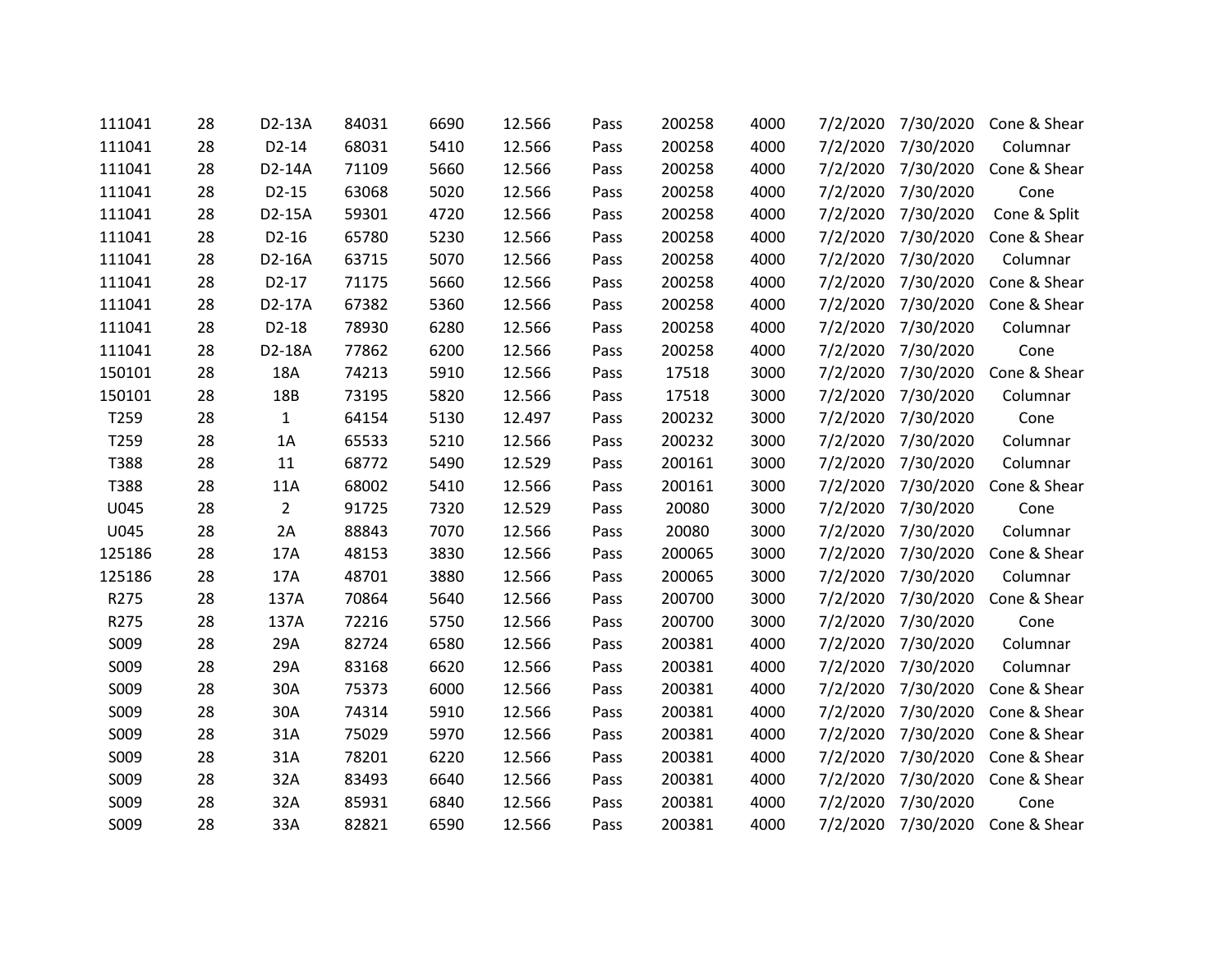| S009        | 28 | 33A            | 80755  | 6430   | 12.566 | Pass | 200381       | 4000 | 7/2/2020 | 7/30/2020 | Cone & Shear |
|-------------|----|----------------|--------|--------|--------|------|--------------|------|----------|-----------|--------------|
| S272        | 28 | 48A            | 74266  | 5910   | 12.566 | Pass | 200058       | 3000 | 7/2/2020 | 7/30/2020 | Columnar     |
| S272        | 28 | 48A            | 74703  | 5940   | 12.566 | Pass | 200058       | 3000 | 7/2/2020 | 7/30/2020 | Cone & Shear |
| T014        | 28 | 58A            | 88414  | 7040   | 12.566 | Pass | 200360       | 4500 | 7/2/2020 | 7/30/2020 | Cone & Shear |
| T014        | 28 | 58A            | 96298  | 7660   | 12.566 | Pass | 200360       | 4500 | 7/2/2020 | 7/30/2020 | Cone         |
| T014        | 28 | 59A            | 101464 | 8070   | 12.566 | Pass | 200360       | 4500 | 7/2/2020 | 7/30/2020 | Cone & Shear |
| T014        | 28 | 59A            | 102922 | 8190   | 12.566 | Pass | 200360       | 4500 | 7/2/2020 | 7/30/2020 | Cone         |
| T079        | 28 | 144A           | 63087  | 5020   | 12.566 | Pass | 200065       | 3000 | 7/2/2020 | 7/30/2020 | Cone & Shear |
| T079        | 28 | 144A           | 61655  | 4910   | 12.566 | Pass | 200065       | 3000 | 7/2/2020 | 7/30/2020 | Cone & Shear |
| T930        | 28 | 31             | 53413  | 4250   | 12.56  | Pass | 200401       | 3000 | 7/2/2020 | 7/30/2020 | Columnar     |
| T930        | 28 | 31A            | 52948  | 4210   | 12.566 | Pass | 200401       | 3000 | 7/2/2020 | 7/30/2020 | Cone & Shear |
| <b>S338</b> | 28 | 770            | 75707  | 6040   | 12.535 | Pass | 200875       | 4000 | 7/2/2020 | 7/30/2020 | Cone & Shear |
| <b>S338</b> | 28 | 770A           | 75593  | 6020   | 12.566 | Pass | 200875       | 4000 | 7/2/2020 | 7/30/2020 | Cone & Shear |
| T271        | 28 | 4              | 70616  | 5620   | 12.566 | Pass | 200196       | 3000 | 7/2/2020 | 7/30/2020 | Cone         |
| T271        | 28 | 4A             | 66333  | 5280   | 12.566 | Pass | 200196       | 3000 | 7/2/2020 | 7/30/2020 | Columnar     |
| T271        | 28 | 4              | 46756  | 3720   | 12.566 | Pass | 200196       | 3000 | 7/2/2020 | 7/30/2020 | Cone         |
| T271        | 28 | 4A             | 50355  | 4010   | 12.566 | Pass | 200196       | 3000 | 7/2/2020 | 7/30/2020 | Cone & Shear |
| P230        | 28 | 1833           | 69728  | 5550   | 12.566 | Pass | 200382       | 4000 | 7/2/2020 | 7/30/2020 | Cone         |
| P230        | 28 | 1833A          | 63761  | 5070   | 12.566 | Pass | 200382       | 4000 | 7/2/2020 | 7/30/2020 | Cone & Shear |
| S127        | 28 | 192            | 74187  | 5880   | 12.617 | Pass | 200204       | 3000 | 7/2/2020 | 7/30/2020 | Cone & Shear |
| S127        | 28 | 192A           | 80457  | 6400   | 12.566 | Pass | 200204       | 3000 | 7/2/2020 | 7/30/2020 | Cone & Shear |
| DB1801      | 28 | 212            | 106778 | 3780   | 28.274 | Pass | 200613       | 3000 | 7/2/2020 | 7/30/2020 | Cone         |
| DB1801      | 28 | 212A           | 121221 | 4290   | 28.274 | Pass | 200613       | 3000 | 7/2/2020 | 7/30/2020 | Cone         |
| DB1801      | 28 | 213            | 79714  | 6330   | 12.592 | Pass | 200392       | 3000 | 7/2/2020 | 7/30/2020 | Cone & Shear |
| DB1801      | 28 | 213A           | 80192  | 6380   | 12.566 | Pass | 200392       | 3000 | 7/2/2020 | 7/30/2020 | Cone         |
| T014        | 28 | 60A            | 43327  | < 3450 | 12.566 | Fail | <b>GROUT</b> | 4500 | 7/2/2020 | 7/30/2020 | Columnar     |
| T014        | 28 | 60A            | 35701  | < 2840 | 12.566 | Fail | <b>GROUT</b> | 4500 | 7/2/2020 | 7/30/2020 | Columnar     |
| R279        | 28 | 209A           | 59006  | 4700   | 12.566 | Pass | 200178       | 3000 | 7/2/2020 | 7/30/2020 | Cone & Shear |
| R279        | 28 | 209A           | 59176  | 4710   | 12.566 | Pass | 200178       | 3000 | 7/2/2020 | 7/30/2020 | Cone & Shear |
| 112919      | 28 | 42             | 69777  | 5550   | 12.566 | Pass | 200162       | 3000 | 7/2/2020 | 7/30/2020 | Cone & Shear |
| 112919      | 28 | 42A            | 68031  | 5410   | 12.566 | Pass | 200162       | 3000 | 7/2/2020 | 7/30/2020 | Cone & Shear |
| 121534      | 28 | $\overline{2}$ | 57362  | 4560   | 12.566 | Pass | 200452       | 3000 | 7/2/2020 | 7/30/2020 | Cone & Shear |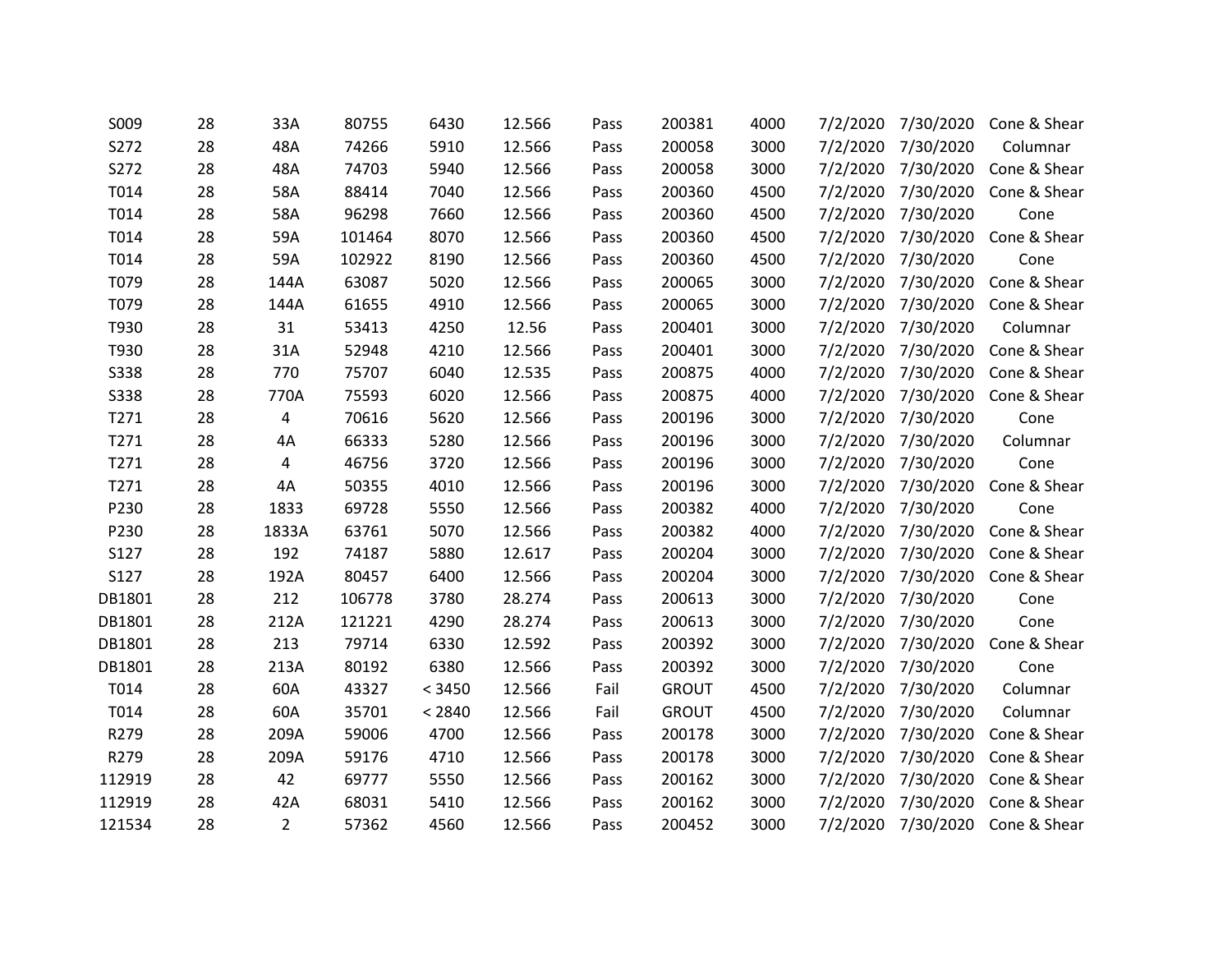| 121534           | 28             | 2A                                                                                              | 62025  | 4940   | 12.566 | Pass        | 200452 | 3000     |          | 7/2/2020 7/30/2020  | Cone & Shear                     |
|------------------|----------------|-------------------------------------------------------------------------------------------------|--------|--------|--------|-------------|--------|----------|----------|---------------------|----------------------------------|
| S202             | 28             | 211                                                                                             | 56112  | 4470   | 12.566 | Pass        | 200753 | 4000     | 7/2/2020 | 7/30/2020           | Cone & Shear                     |
| S202             | 28             | 211A                                                                                            | 56737  | 4510   | 12.566 | Pass        | 200753 | 4000     |          | 7/2/2020 7/30/2020  | Cone & Shear                     |
| S202             | 28             | 212                                                                                             | 48690  | 3870   | 12.566 | Pass        | 200149 | 3000     | 7/2/2020 | 7/30/2020           | Cone                             |
| S202             | 28             | 212A                                                                                            | 49323  | 3920   | 12.566 | Pass        | 200149 | 3000     | 7/2/2020 | 7/30/2020           | Cone & Shear                     |
| DB601            | 28             | 170                                                                                             | 103479 | 8230   | 12.566 | Pass        | 200111 | 3000     |          | 7/2/2020 7/30/2020  | Cone                             |
| DB601            | 28             | 170A                                                                                            | 112186 | 8930   | 12.566 | Pass        | 200111 | 3000     | 7/2/2020 | 7/30/2020           | Cone                             |
| T271             | $\overline{7}$ | 14C                                                                                             | 46278  | < 3680 | 12.566 | Fail        | 200976 | 4000     |          | 7/23/2020 7/30/2020 | Cone & Shear                     |
| T255             | $\overline{7}$ | <b>15C</b>                                                                                      | 44545  | < 3540 | 12.566 | Fail        | 200976 | 4000     |          | 7/23/2020 7/30/2020 | Cone & Shear                     |
| T255             | $\overline{7}$ | <b>16C</b>                                                                                      | 51176  | 4070   | 12.566 | Pass        | 200976 | 4000     |          | 7/23/2020 7/30/2020 | Cone & Shear                     |
| T255             | $\overline{7}$ | 17C                                                                                             | 44981  | < 3580 | 12.566 | Fail        | 200976 | 4000     |          | 7/23/2020 7/30/2020 | Cone & Shear                     |
| T255             | $\overline{7}$ | <b>18C</b>                                                                                      | 40287  | < 3210 | 12.566 | Fail        | 200976 | 4000     |          |                     | 7/23/2020 7/30/2020 Cone & Shear |
| T <sub>255</sub> | $\overline{7}$ | 19C                                                                                             | 47558  | < 3780 | 12.566 | Fail        | 200976 | 4000     |          | 7/23/2020 7/30/2020 | Shear                            |
| T271             | $\overline{7}$ | 10C                                                                                             | 42317  | 3370   | 12.566 | Pass        | 200337 | 3000     |          | 7/23/2020 7/30/2020 | Cone & Shear                     |
| S127             | 28             | 193                                                                                             | 63675  | 5020   | 12.692 | Pass        | 200040 | 3000     |          | 7/3/2020 7/31/2020  | Cone & Shear                     |
| S127             | 28             | 193-A                                                                                           | 68179  | 5430   | 12.566 | Pass        | 200040 | 3000     | 7/3/2020 | 7/31/2020           | Cone & Shear                     |
| T255             | 14             | 13B                                                                                             | 44442  | 3540   | 12.566 | Pass        | 200182 | 3000     |          | 7/17/2020 7/31/2020 | Columnar                         |
| 121534           | 28             | $\overline{3}$                                                                                  | 49312  | 3920   | 12.566 | Pass        | 200452 | 3000     |          | 7/3/2020 7/31/2020  | Columnar                         |
| 121534           | 28             | 3A                                                                                              | 48254  | 3840   | 12.566 | Pass        | 200452 | 3000     | 7/3/2020 | 7/31/2020           | Cone & Shear                     |
| S127             | 15             | 202B                                                                                            | 49707  | 3960   | 12.566 | Pass        | 200040 | 3000     |          | 7/16/2020 7/31/2020 | Cone & Split                     |
| S127             | 15             | 202C                                                                                            | 52246  | 4160   | 12.566 | Pass        | 200040 | 3000     |          | 7/16/2020 7/31/2020 | Cone & Shear                     |
| S127             | 14             | 204B                                                                                            | 69675  | 5540   | 12.566 | Pass        | 200040 | 3000     |          | 7/17/2020 7/31/2020 | Cone                             |
| S127             | 14             | 204C                                                                                            | 66985  | 5330   | 12.566 | Pass        | 200040 | 3000     |          | 7/17/2020 7/31/2020 | Cone & Shear                     |
| S127             | 11             | 206-B                                                                                           | 45051  | 3590   | 12.566 | Pass        | 200040 | 3000     |          | 7/20/2020 7/31/2020 | Cone & Shear                     |
| S127             | 11             | 206-C                                                                                           | 44230  | 3520   | 12.566 | Pass        | 200040 | 3000     |          | 7/20/2020 7/31/2020 | Cone                             |
| S127             | 10             | 208B                                                                                            | 55056  | 4380   | 12.566 | Pass        | 200040 | 3000     |          | 7/21/2020 7/31/2020 | Cone & Shear                     |
| S127             | 10             | 208C                                                                                            | 53104  | 4230   | 12.566 | Pass        | 200040 | 3000     |          | 7/21/2020 7/31/2020 | Columnar                         |
|                  |                | The Following Cylinders Not Were Broken At The HQ Lab But Rather A Regional Lab Due To Covid-19 |        |        |        |             |        |          |          |                     |                                  |
| Contract         | Age            | Cylinder                                                                                        | LBF    | PSI    | Area   | P/F         | Design | Required | Made     | Tested              | Fracture                         |
| R277             | 27             | 130                                                                                             | 66272  | 5274   | 12.57  | PASS        | 200293 | 3000     | 7/1/2020 | 7/28/2020           |                                  |
| R277             | 27             | 130A                                                                                            | 67561  | 5376   | 12.57  | <b>PASS</b> | 200293 | 3000     | 7/1/2020 | 7/28/2020           |                                  |
| <b>CPI</b>       | 28             | 15L                                                                                             | 144385 | 1490   | 12.57  | <b>PASS</b> | 200372 | 5000     |          | 6/29/2020 7/27/2020 |                                  |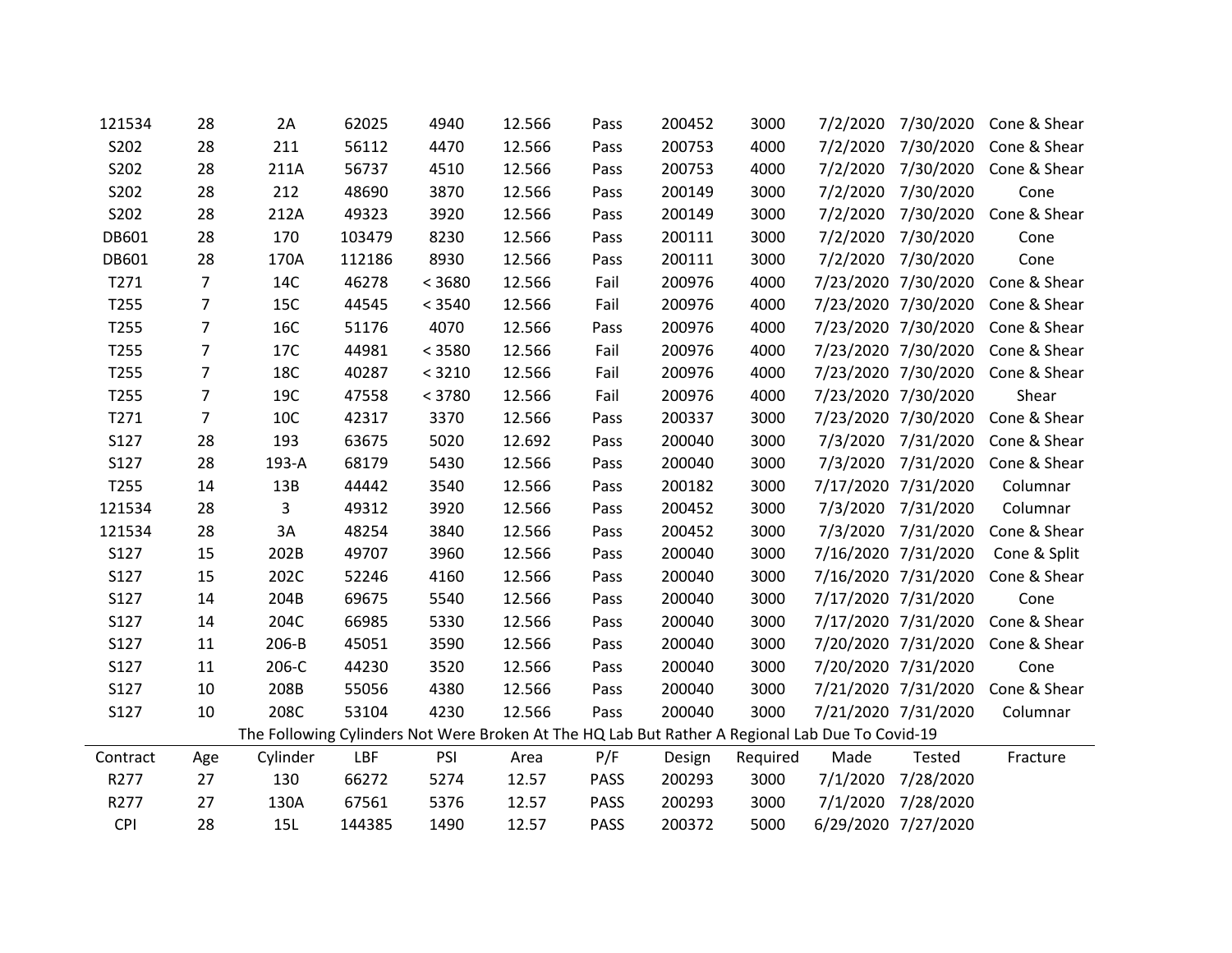| <b>CPI</b> | 28 | 15L             | 153547 | 12220 | 12.57 | <b>PASS</b> | 200372 | 5000  | 6/29/2020 7/27/2020 |                                  |
|------------|----|-----------------|--------|-------|-------|-------------|--------|-------|---------------------|----------------------------------|
| <b>CPI</b> | 28 | 15D             | 146298 | 11640 | 12.57 | PASS        | 200372 | 5000  | 6/29/2020 7/27/2020 | <b>SHEAR</b>                     |
| <b>CPI</b> | 28 | 15D             | 146940 | 11690 | 12.57 | <b>PASS</b> | 200372 | 5000  | 6/29/2020 7/27/2020 | COLUMNAR                         |
| R277       | 27 | 129             | 65572  | 5220  | 12.57 | PASS        | 200293 | 3000  | 6/30/2020 7/27/2020 | <b>SHEAR</b>                     |
| R277       | 27 | 129A            | 65572  | 5220  | 12.57 | PASS        | 200293 | 3000  |                     | 6/30/2020 7/27/2020 CONE & SHEAR |
| R272       | 28 | MP181           | 183889 | 6504  | 28.27 | PASS        | 200451 | 3000  | 6/30/2020 7/28/2020 |                                  |
| R272       | 28 | <b>MP181A</b>   | 180003 | 6366  | 28.27 | PASS        | 200451 | 3000  | 6/30/2020 7/28/2020 |                                  |
| R272       | 47 | V177            | 79549  | 6330  | 12.57 | PASS        | 200450 | 3000  | 6/11/2020 7/28/2020 |                                  |
| R272       | 47 | <b>V177A</b>    | 83269  | 6620  | 12.57 | <b>PASS</b> | 200450 | 3000  | 6/11/2020 7/28/2020 |                                  |
| R272       | 47 | D262            | 70183  | 6685  | 12.57 | PASS        | 200561 | 3000  | 6/11/2020 7/28/2020 |                                  |
| R272       | 47 | D262A           | 65755  | 5233  | 12.57 | <b>PASS</b> | 200561 | 3000  | 6/11/2020 7/28/2020 |                                  |
| R272       | 27 | D271            | 80806  | 6430  | 12.57 | PASS        | 200561 | 3000  | 6/29/2020 7/26/2020 | <b>COLUMNAR</b>                  |
| R272       | 27 | D271A           | 84062  | 6690  | 12.57 | PASS        | 200561 | 3000  | 6/29/2020 7/26/2020 | CONE                             |
| T355       | 28 | 11              | 67128  | 5340  | 12.57 | PASS        | 200901 | 3000  |                     | 6/29/2020 7/27/2020 CONE & SPLIT |
| T355       | 28 | 11A             | 67667  | 5380  | 12.57 | PASS        | 200901 | 3000  | 6/29/2020 7/27/2020 | CONE                             |
| T399       | 28 | 17              | 74872  | 5960  | 12.57 | PASS        | 200293 | 3000  | 6/22/2020 7/20/2020 | CONE                             |
| T399       | 28 | 17A             | 74322  | 5910  | 12.57 | PASS        | 200293 | 3000  | 6/22/2020 7/20/2020 | SHEAR                            |
| U116       | 31 | $\mathbf{1}$    | 76334  | 6070  | 12.57 | PASS        | 200297 | 3000  | 6/26/2020 7/27/2020 | <b>CONE SPLIT</b>                |
| U116       | 31 | 1A              | 76276  | 6070  | 12.57 | PASS        | 200297 | 3000  | 6/26/2020 7/27/2020 | <b>SHEAR</b>                     |
| S277       | 31 | C <sub>29</sub> | 74110  | 5897  | 12.57 | <b>PASS</b> | 200343 | 3000  | 6/26/2020 7/27/2020 |                                  |
| S277       | 31 | C29A            | 80220  | 6384  | 12.57 | PASS        | 200343 | 3000  | 6/26/2020 7/27/2020 |                                  |
| <b>CPI</b> | 28 | 45D             | 138912 | 11006 | 12.53 | PASS        | 200372 | 9000  | 6/30/2020 7/28/2020 |                                  |
| <b>CPI</b> | 28 | 45D             | 151445 | 12052 | 12.53 | <b>PASS</b> | 200372 | 9000  | 6/30/2020 7/28/2020 |                                  |
| U138       | 28 | $U-10$          | 74036  | 5913  | 12.57 | PASS        | 200357 | 3000  | 6/30/2020 7/28/2020 |                                  |
| U138       | 28 | $U-10A$         | 74405  | 5912  | 12.57 | <b>PASS</b> | 200357 | 3000  | 6/30/2020 7/28/2020 |                                  |
| U138       | 28 | $U-11$          | 65116  | 5182  | 12.57 | <b>PASS</b> | 200357 | 3000  | 6/30/2020 7/28/2020 |                                  |
| U138       | 28 | $U-11A$         | 63919  | 5007  | 12.57 | PASS        | 200357 | 3000  | 6/30/2020 7/28/2020 |                                  |
| T355       | 28 | 12              | 75498  | 6408  | 12.57 | PASS        | 200901 | 3000  | 6/30/2020 7/28/2020 |                                  |
| T355       | 28 | 12A             | 73176  | 5823  | 12.57 | <b>PASS</b> | 200901 | 3000  | 6/30/2020 7/28/2020 |                                  |
| <b>CPI</b> | 28 | 60 <sub>D</sub> | 137454 | 10940 | 12.57 | PASS        | 200372 | 10000 | 7/1/2020 7/29/2020  |                                  |
| CPI        | 28 | 60 <sub>D</sub> | 151719 | 12070 | 12.57 | <b>PASS</b> | 200372 | 10000 | 7/1/2020 7/29/2020  |                                  |
| T359       | 28 | 8               | 56555  | 4500  | 12.57 | <b>PASS</b> | 200483 | 3000  | 7/1/2020 7/29/2020  | <b>SHEAR</b>                     |